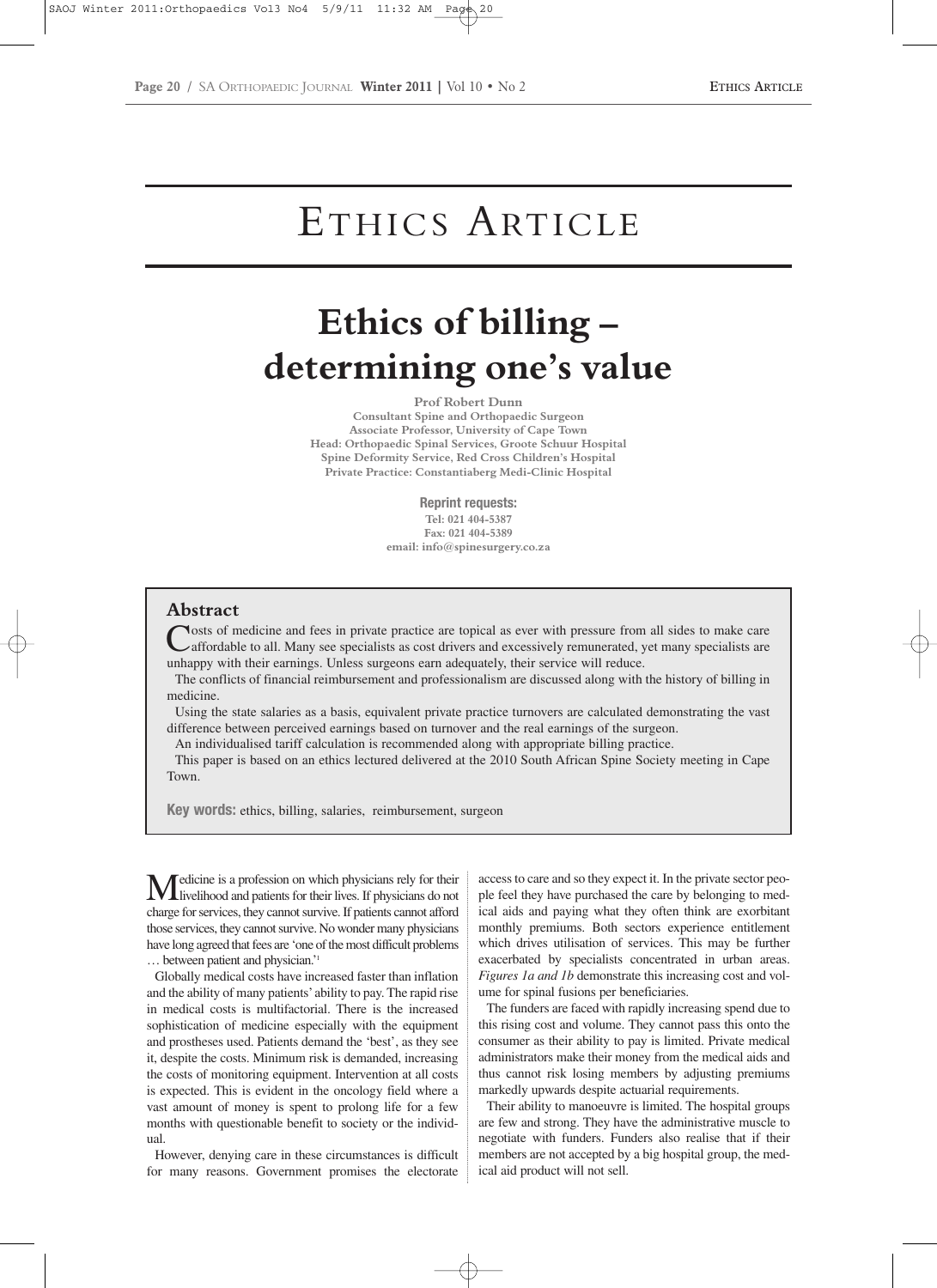

**Figure 1b. Increasing frequency spine fusion per 1 000 medical aid beneficiaries per month (courtesy Dr Marshall, Medscheme)**

It appears that currently the funder's response has been to attempt to avoid increased payments to professionals – you and me. Of course this is counter-productive as, if a surgeon attempts to work at these heavily discounted rates (National Reference Price List – NRPL), then he must increase his volume to make the living he desires. As the surgeon's fee is only a small component of total intervention cost, this simply drives the costs further.

This problem is ongoing and not specific to South Africa. Two strategies have developed in this milieu. One is the surgeon who feels he cannot charge more than the NRPL rate. This is often based on the fact that he feels his patient population cannot afford more. This may be morally based, but often the surgeon feels threatened that he will lose work, especially if his area is heavily traded by NRPL-based surgeons.

The SAOA is currently in a legal battle with the Department of Health over its continued refusal to base reimbursement on real costs as opposed to a historical system with sub-medical inflationary increases

The other strategy has been the surgeon who simply says, 'I am worth more', and bills at a higher rate. He may have a lower volume practice, but the turnover may in fact be more.

There has been a response to this above-NRPL billing by government and funders. Many refuse to pay the higher rate and attempt to penalise the surgeon by paying the patient directly, or excluding the surgeon from a referral group with the implementation of the designated service provider system. Government has attempted to cap these fees playing into the hands of some funders who threaten the doctor with overcharging and unprofessional conduct.

This has led to adversarial relationships between surgeons and the Department of Health as well as some funders. The SAOA (along with other groups) is currently in a legal battle with the Department of Health over its continued refusal to base reimbursement on real costs as opposed to a historical system with submedical inflationary increases. The courts recently vindicated this stance by dismissing the current NRPL tariff calculation.

This leads to many problems. Many surgeons feel under-remunerated. This may lead to questionable billing practices such as excessive coding where surgeons feel they are unable to charge above NRPL. There is temptation to look for another income stream which leads to issues of perverse incentives. Patients suffer by being left with big shortfalls on their accounts. Surgeons may even leave the profession or consider emigration to less hostile financial environments.

## **How do we as surgeons deal with the situation?**

It is extremely difficult as we are faced with conflicting aspects. Medicine combines both elements of altruism and self-interest, with obligations to others (patients) and yourself (and family). There is a pull between professionalism and commercialism.2-4

Hall *et al*<sup>1</sup> summarises the history of payment for services where centuries ago, English physicians could not legally bill for their services or sue to collect fees. Following the supposed Roman practice, patients paid 'honoraria' that were supposed to be given voluntarily.

Thomas Percival's influential 'Medical Ethics' delicately called medical payments 'pecuniary acknowledgements' and were received as a point of honour. This honorarium rule applied only to physicians and not to surgeons (as they sometimes also treated animals!). The laws of the time regarded surgery as a public calling and emphasised the profession's differences from business, in that courts could limit surgeons' fees to 'reasonable amounts'. This may well sound familiar!

The honorarium and 'public calling' principles reflected the special constraints on professionals even in commercial settings.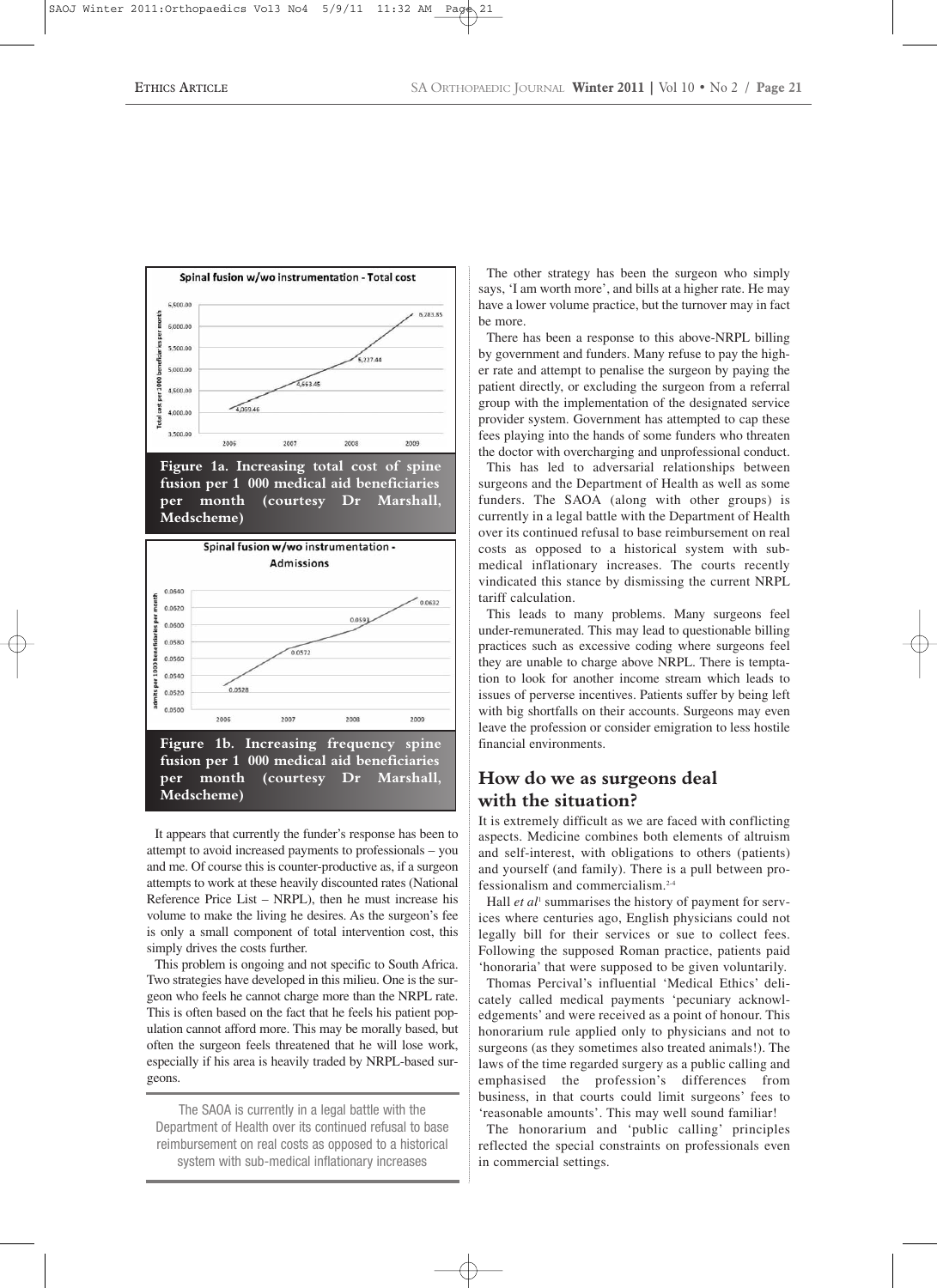However this ethos did not survive the trip to the American colonies. American law freed physicians to pursue the 'making money' side, but they appeared to honour the 'making health' by departing from commercial practice in a crucial way. Doctors frequently charged according to what they thought the patient could afford.

In 1931 a physician's median fee for treating diabetes was \$402 but ranged from \$232 to \$1052. For a major operation surgeons often charged one month of the patient's salary.

Sliding fees were the norm so they became a legal rule. Patients generally did not contract in advance; rather the patient's obligation to pay was implicit and 'reasonableness' was the standard should a disagreement reach a court.

When competition was fierce and medical services dubiously helpful, many had to drop their fees. Collectively doctors fought these market forces by promulgating recommended fee schedules. With medical education reform bottlenecking the supply of physicians combined with expanding treatments, there was increasing leeway in setting prices. There was an increasing tendency to charge 'what traffic will bear' – therefore the tendency to scale up rather than down.

Sliding fees allowed rich to subsidise poor, but charity care became increasingly institutionalised by free clinics, etc. Thus by the mid-twentieth century sliding fees tended to rise above standard. Eventually changing economic conditions weakened the sliding scale and health insurance sounded its death knell.

Insurance drove standardisation of fees. It not only prevented surcharges but also limited discounts, e.g. Medicare co-payments may not be waived as they are there as a disincentive to avoid over-utilisation. In the USA this had led to the perverse situation where insurance groups negotiate low rates and the uninsured are charged up to 2.5 times more.<sup>5</sup>

### **So what is the right price?**

From a commercial perspective, costs incurred need to be covered and a profit generated. We can calculate our costs but what are we worth? What should we earn?

We are bright, study for many years, sacrifice and work hard. Some doctors feel they deserve the world! Many others work hard but do not earn well.

There are many difficulties when determining our worth. We do have a duty to humanity but need to earn a living. In the past only the wealthy were educated and thus in a position to study further and become physicians. Now with widespread schooling, doctors come from a far more diverse background. Many of us need to earn our living, and do not start with huge family fortunes. Costs of living are higher and our expectations are equally high. We often compare ourselves to other professions but it is difficult to compare cost structures without all the information.

As a start we can use state salaries as a base. After a period of negotiation (occupation-specific dispensation), government has come up with what it is prepared to pay doctors. Although many would not accept this as a realistic marker of a doctor's value, it provides something to work with.

In 2010, government decided that a medical specialist with less than 5 years' experience should earn R491 892 per annum cost to company, i.e. inclusive of employee benefits such as medical aid, pension etc. This is for a 40-hour week, no overtime, with 22 working days leave a year.

In an attempt to calculate what is required to earn the equivalent in private practice, costs need to be taken into account. Healthman<sup>6</sup> performed a survey of private practitioners to assess the real costs encountered in practice. Based on 2009 figures they identified the average cost per annum for surgical disciplines was R801 271 with the breakdown shown in *Table I*. The practice cost for an average Western Cape orthopaedic surgeon was R834 450. As this is a 2009 figure, 6% inflation has been added to correct to 2010, i.e. R884 517.

But generally surgeons use assistant surgeons. For the sake of this example, I have assumed an assistant is used 90% of the time and added the 20% fee, thus R274 754. Of course, SARS wants its slice, so 14% VAT of R227 383 is added on top.

| Table I: Healthman practice costs survey 2009 (in rands) |                    |                                 |                                   |            |
|----------------------------------------------------------|--------------------|---------------------------------|-----------------------------------|------------|
| <b>NHRPL 2009</b>                                        | All<br>specialists | <b>Consolidated</b><br>surgical | <b>Consolidated</b><br>consulting | <b>GPs</b> |
| Staff salaries and related costs                         | 313 445            | 331 151                         | 279 642                           | 262 383    |
| Equipment costs                                          | 67 948             | 67 858                          | 68 120                            | 56 442     |
| Rent and utilities                                       | 72 173             | 76 945                          | 63 063                            | 79 375     |
| Practice management and administration                   | 175 436            | 184 523                         | 158 089                           | 129 022    |
| Finance and insurance                                    | 111 957            | 124 770                         | 87 495                            | 77841      |
| Other                                                    | 15 144             | 16 0 24                         | 13 4 64                           | 15 4 61    |
| <b>Total costs</b>                                       | 756 103            | 801 271                         | 669 873                           | 620 523    |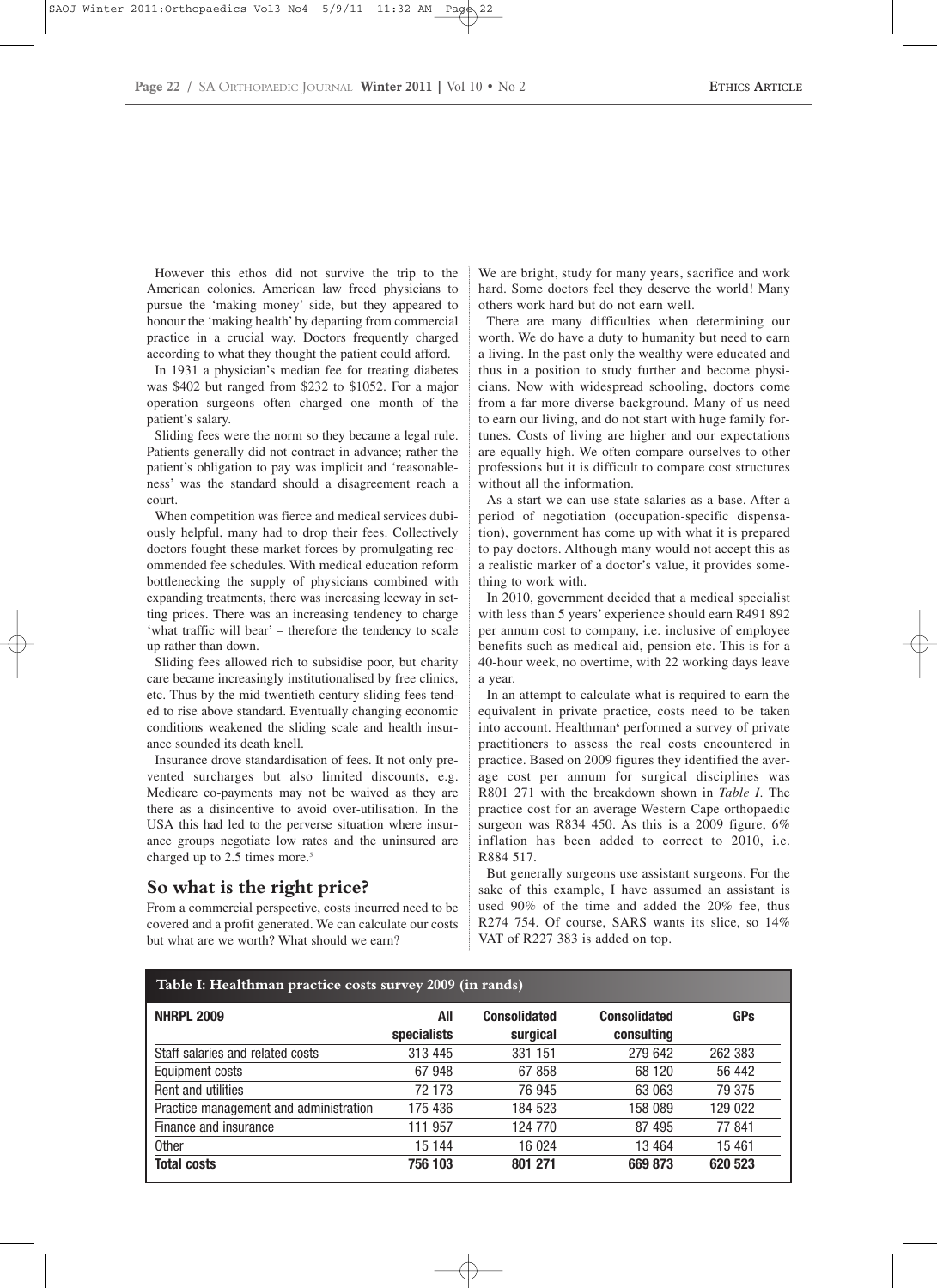| Overhead breakdown<br>(before confidence interval & CPIX adjustment) |         |
|----------------------------------------------------------------------|---------|
| Personnel - Salaries                                                 | 334 613 |
| Premises - Rental                                                    | 79 628  |
| Management and accounting                                            | 223 530 |
| Financing and insurance                                              | 100 026 |
| Sundry expenses                                                      | 19511   |
| Standard equipment                                                   | 77 142  |
| Total                                                                | 834 450 |

**Table II: Average practice costs 2009 for Western Cape orthopaedic surgeon (in rands)**

To correct for the month's leave, this turnover needs to be generated in 11 months. Thus R964 per hour needs to be generated every hour for 40 hours a week to equal the state salary of a young specialist (*Figure 2*). At a NRPL consultation rate of around R230, irrespective of duration, this cannot be maintained. It is even difficult to maintain with surgery at NRPL rates. A lumbar discectomy is worth about R3 700 in turnover but from start to finish with admin, ward rounds and follow-up, consumes at least 4 hours (even though 'skin to skin' is 60-90 minutes).

Even if this turnover generation is maintained, it is only R40 991 per month gross, never mind after tax and pension. This is not exactly what most surgeons had in mind when making all those sacrifices along the way. It also does not include the state pension contribution or sick leave benefits.

*Figure 3* shows the calculation to equal a state-employed senior specialist salary where R1 057 per hour, every hour for 40 hours is required in private practice. The total turnover required is close to the average specialist earnings of R2.3 million published in a recent *Financial Mail* article on salaries. They derive this by dividing the total paid by medical aid to specialists by the number of specialists and give the impression that this is earnings. Of course there is a big difference in earnings and turnover as these examples illustrate.<sup>7,8</sup>

In the Healthman survey, the average duration of practice was 11 years 8 months. This would equate to the old principal specialist or now termed 'Head of clinical unit'. Based on the 2010 salary, a private practitioner would need to generate R1 244 per hour to equal this on a 40 hour week basis. However, few doctors work 40 hours and HOCU are paid a 52 week by means of an allowance. To equal this, a private practitioner would need to generate R1 086 every hour for 52 hours to equal this (*Figure 4*).

There are many difficulties when determining our worth. We do have a duty to humanity but need to earn a living Turnover required to equal <5yrs state specialist

| salary             | 491,892 |
|--------------------|---------|
| costs              | 884 517 |
| Assistant surgeons | 247 754 |
| VAT                | 227 383 |
| Total              | 1851546 |

R168 332 per month

R964 per hour for 40 hours for 48 weeks a year

Figure 2. Calculation of turnover required **to equal the annual salary of an entry-level state specialist**

Turnover required to equal 10vrs state specialist

| 624,198 |
|---------|
| 884 517 |
| 271568  |
| 249 239 |
| 2029522 |
|         |

R184 502 per month (11 months)

R1057 per hour for 40 hours for 48 weeks a year Gross R52 016 per month

**Figure 3. Calculation of turnover required to equal the annual salary of a 10-year state specialist**

Turnover required to equal HOCU state specialist plus commuted overtime 52 hours per week

| salary             | 1 132 287 |
|--------------------|-----------|
| costs              | 884 517   |
| Assistant surgeons | 363 024   |
| VAT                | 333 175   |
| Total              | 2713003   |

R246 636 per month (11 months)

R1086 per hour for 52 hours for 48 weeks a year Salary gross R94 357 per month

**Figure 4. Calculation of turnover required to equal the annual salary of state head of clinical unit (old principal specialist)**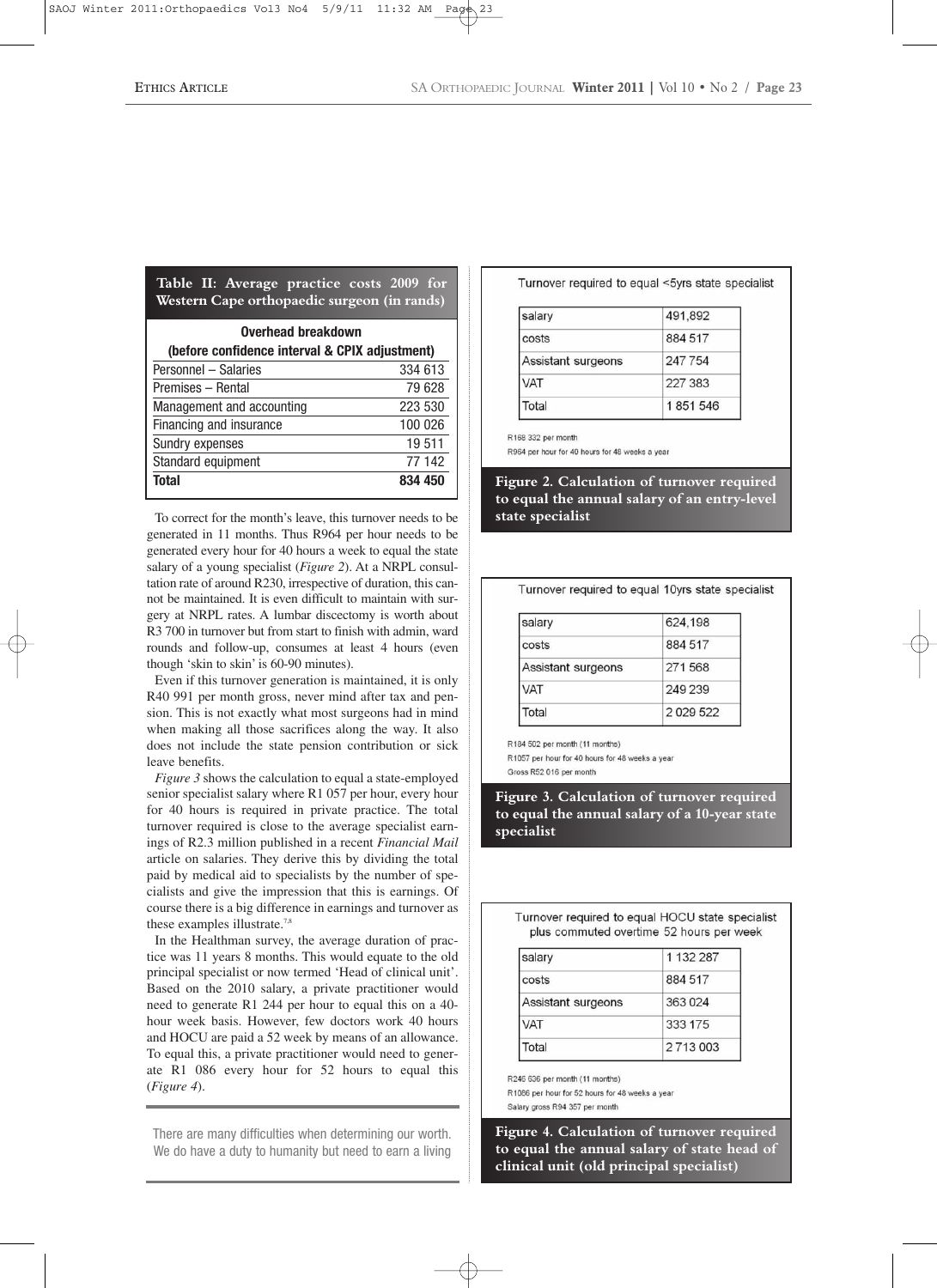Healthman made a submission based on their practice cost survey and an annual salary (cost to company) of R858 600. In addition they added an amount of R161 365 as a return on investment. In addition to the surgeon being the 'labourer', he was also the owner of the business and should expect a return on this. Healthman then calculated a unit value for billing, coming to R27.25 for surgical disciplines to achieve this turnover (in excess of three times the recent NRPL rate).

Many would argue that well-established sub-specialists should earn well in excess of this especially when compared to non-medical professionals in the financial field where annual salaries (not turnover) of R2 million are seen advertised (*Figure 5*). To achieve this (using the previously used calculation methodology), an hourly generation of R1 554 every hour for 52 hours a week is required.

Although as doctors we are taught not to discuss money, this is the reality. To earn what we think we are worth, these are the turnovers required. We need to be tempered by our professionalism and be compassionate to our patients, but if our practice is not financially viable, private medicine will not survive. We need to be far more transparent as regards our finances. The HPCSA is insisting on this and expects us to discuss fees with our patients pre-operatively. This is only reasonable. By including our patients in this financial discussion, our worth is highlighted. If we choose to discount, we can do so expecting gratitude and early payment.

If we can justify our costs, there can be no argument. We need not be ashamed that we cost money and even seem expensive to some, as long as we are delivering the service we promise.

As a group we must avoid funders dictating our income as their interests may not be aligned with ours. Patients need to be made financially responsible for the care rather than the illusion that the third party will pay. This will encourage them to 'buy' up rather than down in terms of medical cover. Inexpensive GAP cover (insurance for professional fee shortfall) is available and patients must be encouraged to be adequately insured.

## **BUSINESS TRANSFORMATION CSL (AA)**

R2 million + incentives. Advisory outfit seeks exp'd Mgt Cslt to manage business change & transformation projects, cost reduction exercises and turnaround scenarios. Partnership opp exists. Rel business csltg exp gained within a leading/blue chip csltg firm ess.

**Figure 5. Advert seen in financial journal as comparison to surgeons' expectations (Financial Mail 2010)**

The HPCSA publishes ethical and professional rules which are available on their website.<sup>9</sup> They state that the practice as a health care professional is based on a relationship of mutual trust between patients and health care practitioners. The term 'profession' means 'a dedication, promise or commitment publicly made'. They emphasise that to be a good health care practitioner requires a life-long commitment to sound professional and ethical practices and an overriding dedication to the interests of one's fellow human beings and society.

In the HPCSA booklet on fees and commission the financial relationships are discussed, especially in connection to perverse incentives. In 7(3) is states that 'a practitioner shall not offer or accept any payment, benefit or material consideration (monetary or otherwise) which is calculated to induce him or her to act or not to act in a particular way not scientifically, professionally or medically indicated or to **under-service, over-service or over-charge patients'**. Over-charging is not defined in financial terms however.

The SAOA also publishes its standpoint on principles of medical ethics and professionalism.10 Its comment on remuneration is limited to that it should be commensurate with services delivered and that surgeons should deliver high quality, cost-effective care without discrimination. It does not indicate a level of fee that is ethically acceptable.

Thus it becomes clear that there is not one standard fair fee. Each surgeon is to be encouraged to actively determine his cost structure as a basis of fee calculation. To this he should add his expected remuneration for service adjusted by risk, experience and skill. By determining the expected number of cases to be processed, a surgeon-specific unit value can be calculated.

This may range from the NRPL basis of around R8 up and even beyond the Healthman calculation of R27 or so. There are many factors that will influence this, some surgeon-specific, including but not limited to experience, skill level and case mix, and some geographic due to cost of living. This is evident in a recent spine surgery survey where initial consultation rates ranged from R352 to R900 and a single level spine decompression from R3 330 to R17 604.11

Fees should be transparent and the patients included in the discussion. Discounts should be individualised, based on the case and patient circumstances. A consistent billing protocol should be employed to avoid accusations of account manipulation and overcharging, especially when it comes to prescribed minimum conditions.

Rather than capitulation to whatever the third party funder will pay, surgeons should employ balanced billing where the full account is rendered to the medical aid on behalf of the patient. The shortfall following payment by the medical aid is then due by the patient. This is legal and palatable to patients if they understand this beforehand.